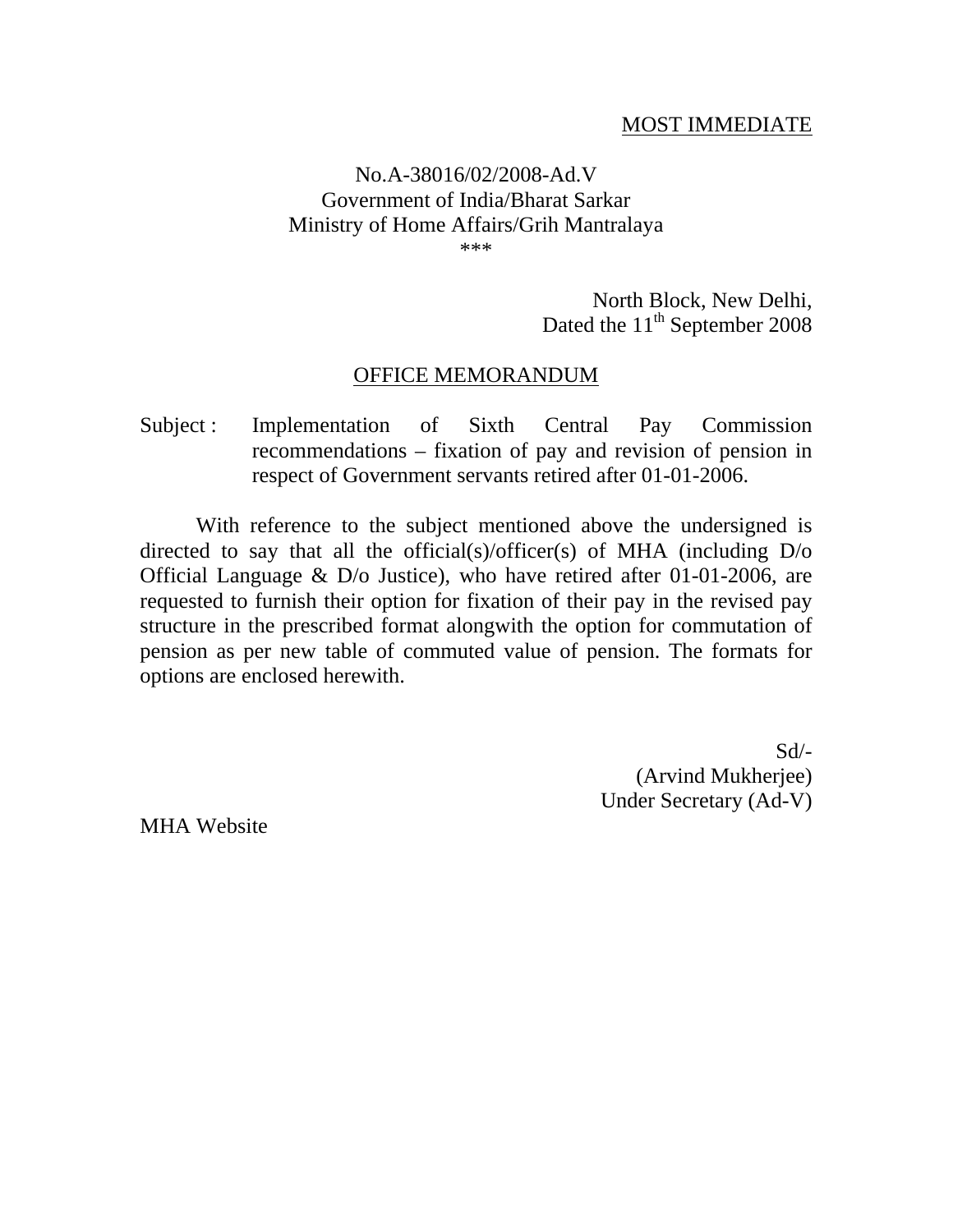### THE SECOND SCHEDULE

## Form of Option

[See Rule\_\_\_\_\_]

\* (i) I \_\_\_\_\_\_\_\_\_\_\_\_\_\_\_\_\_\_\_\_\_\_\_\_\_\_ hereby elect the revised pay structure with effect from  $1<sup>st</sup>$  January 2006.

(ii) I \_\_\_\_\_\_\_\_\_\_\_\_\_\_\_\_\_\_\_\_\_\_\_\_\_\_\_ hereby elect to continue on the existing scale of pay of my substantive/officiating post mentioned below until :

- the date of my next increment
- the date of my subsequent increment raising my pay to Rs………….
- I vacate or cease to draw pay in the existing scale
- The date of my promotion to \_\_\_\_\_\_\_\_\_\_\_\_

Existing scale  $\Box$ 

Signature \_\_\_\_\_\_\_\_\_\_\_\_\_\_\_\_\_\_\_ Name \_\_\_\_\_\_\_\_\_\_\_\_\_\_\_\_\_\_\_\_\_\_

Designation\_\_\_\_\_\_\_\_\_\_\_\_\_\_\_\_\_\_

Office in which employed\_\_\_\_\_\_\_\_\_\_\_\_\_\_\_

Retired on\_\_\_\_\_\_\_\_\_\_\_\_\_\_\_\_\_\_\_\_\_\_\_\_\_\_\_\_

Date Station

\* to be scored out, if not possible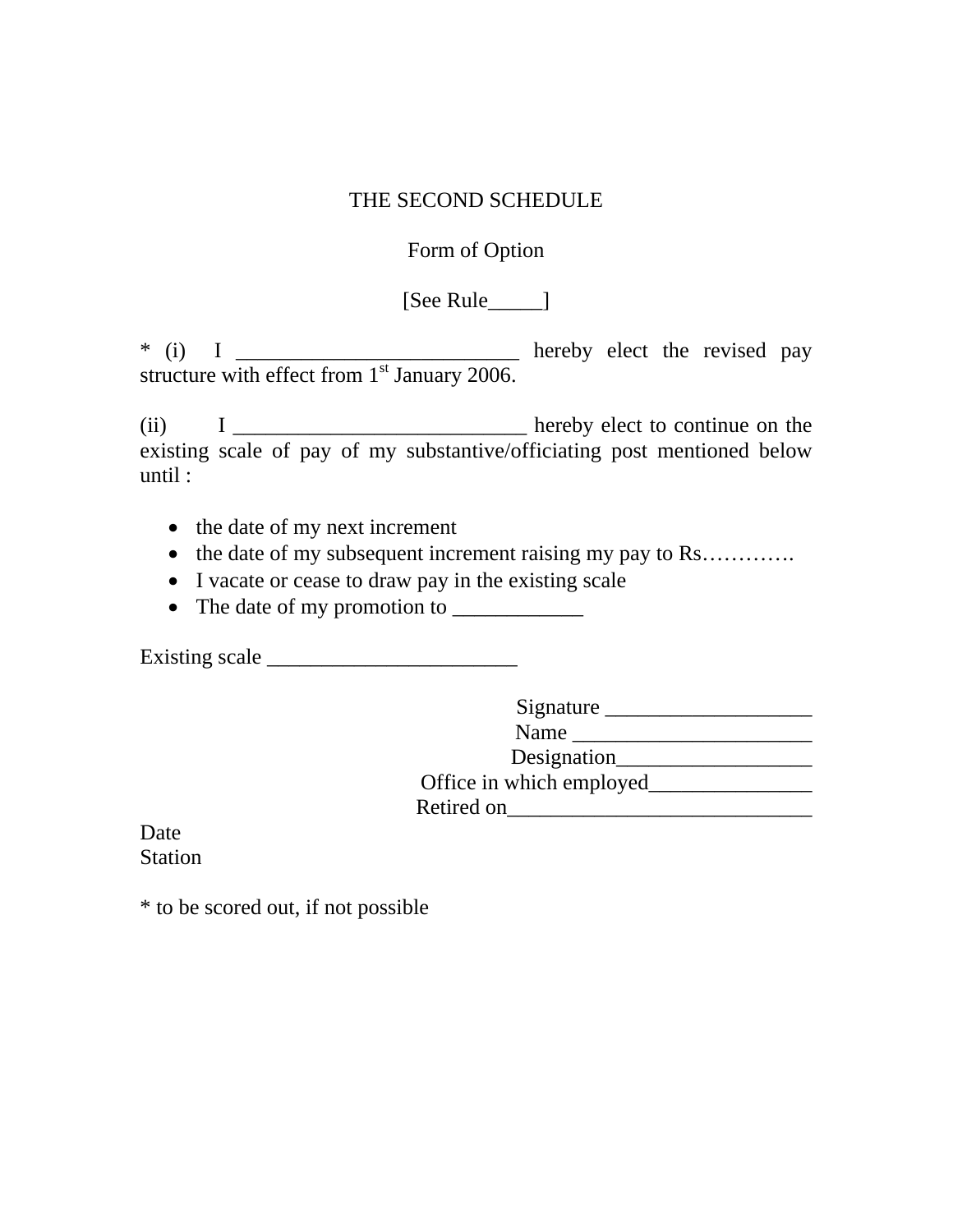### UNDERTAKING

 I hereby undertake that any excess payment that may be found to have been made as a result of incorrect fixation of pay or any excess payment detected in the light of discrepancies noticed subsequently will be refunded by me to the Government either by adjustment against future payments due to me or otherwise.

| Signature   |  |
|-------------|--|
| Name        |  |
| Designation |  |

Date Station